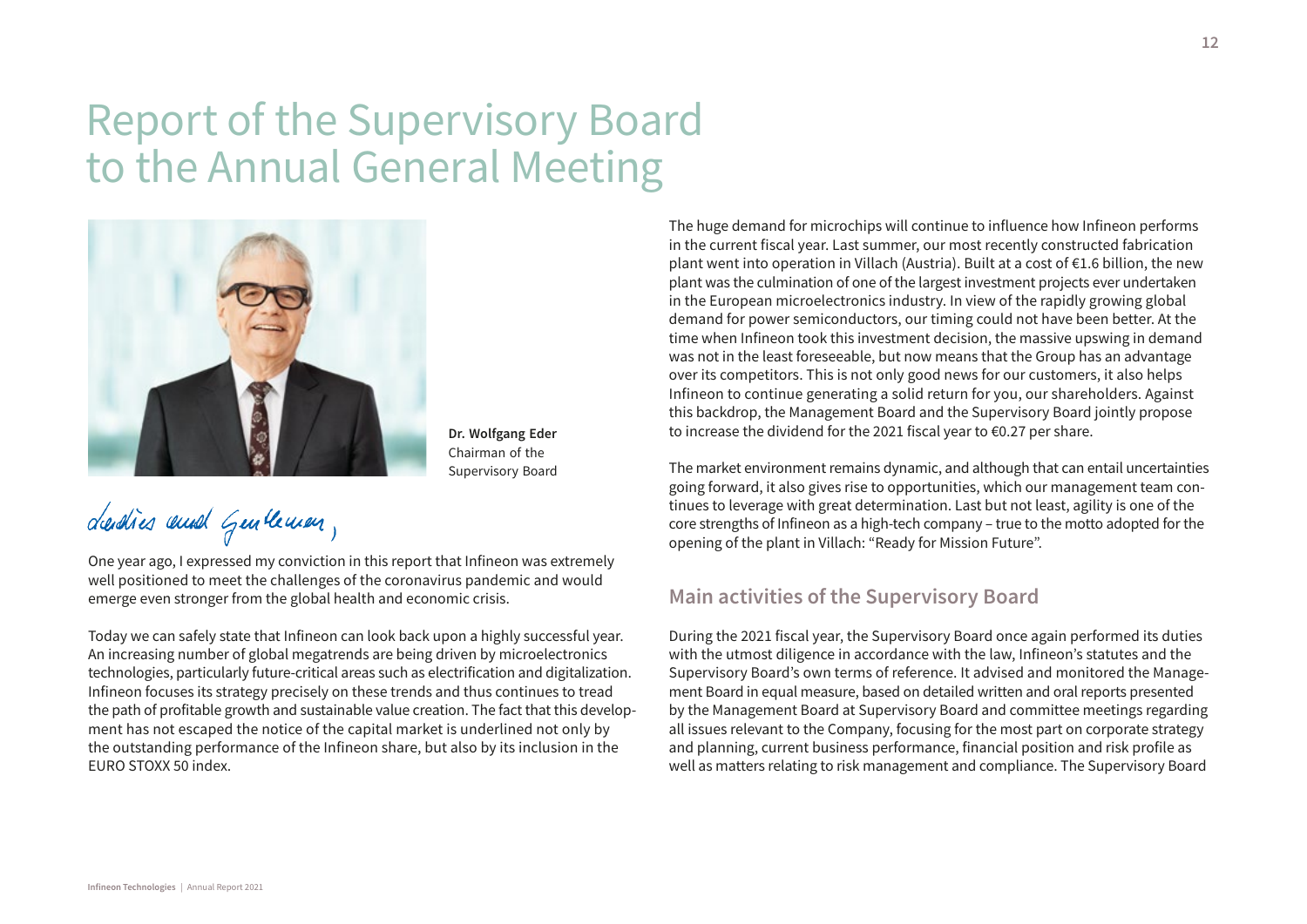was always given ample opportunity to thoroughly examine the reports presented by the Management Board and was thus able to satisfy itself that the governance of Infineon's corporate affairs was lawful, compliant and appropriate in every respect. The Supervisory Board was provided with written quarterly reports on Infineon's business performance, key financial data, risks and opportunities and major areas of litigation as well as other specific topics of relevance. Between quarterly reports, the Management Board also provided the Supervisory Board with additional information in the form of monthly reports on current business performance and developments.

As Chairman of the Supervisory Board, I was also in regular contact with both the Chairman (CEO) and the other members of the Management Board between meetings, focusing for the most part on Infineon's corporate strategy, business performance and financial position. Either at or in the context of regular Supervisory Board meetings, the CEO also kept me well informed at all times of other key events – several of which occurred over the course of the challenging twelve-month period under report.

In the 2021 fiscal year, the full Supervisory Board convened six times, holding five ordinary meetings and one extraordinary meeting during that period. One resolution was also passed on the basis of written communication. The attendance rate at Supervisory Board meetings was close to 100 percent; Mr. Scholz was excused from attending two meetings. The attendance rate at the Supervisory Board's committee meetings was 100 percent in all cases. Details of the individual attendance record of Supervisory Board members are provided in the Statement on Corporate Governance [www.infineon.com/declaration-on-corporate-governance.](www.infineon.com/declaration-on-corporate-governance) Due to pandemic-related restrictions, some of the meetings were held either fully or partially using a virtual format.

In preparation for ordinary Supervisory Board meetings, separate preliminary meetings were held for both the shareholder representatives and the employee representatives. The Supervisory Board also convened regularly without the presence of Management Board members.

# **Corporate strategy**

The Infineon Supervisory Board remains fully committed to providing the Management Board with support in the task of developing and implementing corporate strategy. For this reason, in addition to the regular meetings of the Strategy and Technology Committee, a meeting of the full Supervisory Board was again held during the fiscal year under report with the primary aim of discussing strategic topics. At this strategy meeting, Infineon's growth opportunities, corporate strategy, business model and financial targets were deliberated upon as a coherent whole, also taking into account the fact that semiconductors have increasingly become part of the political agenda in the context of geopolitical tensions and the impact they could have on Infineon. The strategy meeting also focused on digital transformation – a complex range of topics that both the Supervisory Board and the Management Board view as particularly relevant for the future development of the Group.

# **Personnel matters relating to the Management Board**

In light of these and other considerations, the Supervisory Board enlarged the Management Board with effect from 15 April 2021 by creating the new position of Chief Digital Transformation Officer (CDTO). With the appointment of Constanze Hufenbecher, we were able to secure the services of an excellent manager to take up this key role. Ms. Hufenbecher has extensive experience in the relevant fields, particularly with transformation management and the development and establishment of consistent processes across organizations. Ms. Hufenbecher has been very involved since taking office and is already an integral part of the Management Board team.

Furthermore, during the year under report, the Supervisory Board extended the mandate and service contract of Dr. Sven Schneider (CFO) by a further five years with effect from the end of his first term of office in April 2022. Over the past two-and-a-half years, Dr. Schneider has repeatedly demonstrated his wide-ranging capabilities, such as with the highly acclaimed refinancing concept he developed for the acquisition of Cypress. We are therefore extremely pleased that Dr. Schneider will remain with the Infineon Management Board as CFO in the long term.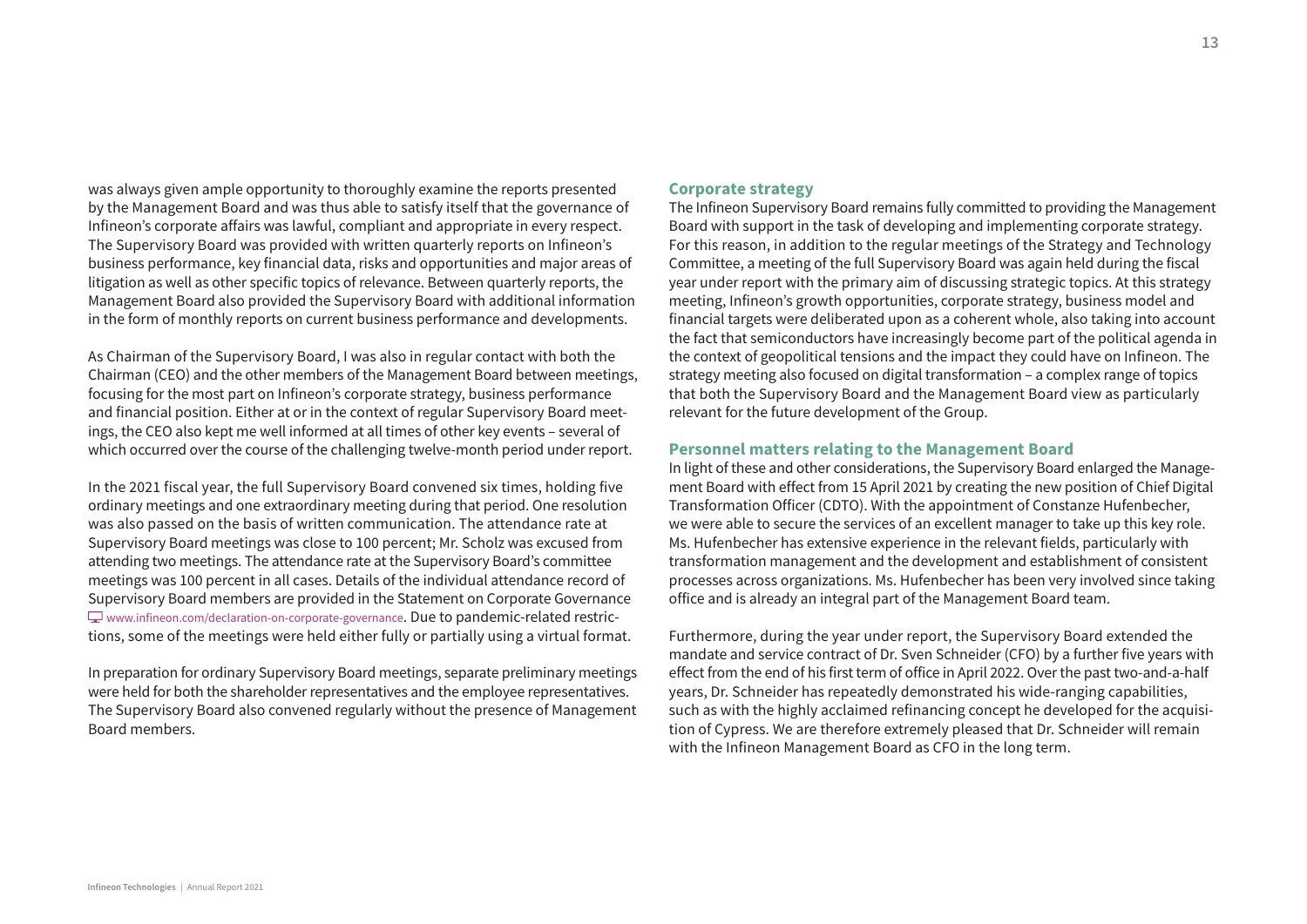With the mandate of Infineon's long-serving CEO Dr. Reinhard Ploss due to expire at the end of 2022, both the Executive Committee and the full Supervisory Board have been working on a suitable succession plan for some time now. During the fiscal year under report, the Supervisory Board engaged a well-known external personnel consultant who has helped create a role profile for the position of Chair of the Management Board.

## **Management Board remuneration**

The new Management Board remuneration system decided upon by the Supervisory Board in November 2020 was approved by a large majority at the Annual General Meeting held in February 2021, and the new rules were fully incorporated into the service contracts of all Management Board members, effective 1 October 2021. Some of these rules were, however, already relevant for the 2021 fiscal year. In particular, the tranche allocated on 1 April 2021 (for the 2021 fiscal year) for the long-term incentive (LTI) variable remuneration component is already covered by the new remuneration regime. As in the previous system, the LTI continues to be based on a four-year performance period and is geared towards settlement in the form of shares. The target structure, however, has been significantly changed, the most notable difference being that it now includes ESG targets for the first time alongside financial targets.

› Firstly, the Supervisory Board has set a sustainability target derived from Infineon's strategic focus on sustainability. Infineon has long been one of the world's most sustainable companies and is a well-established member of the Dow Jones Sustainability Index. Among other things, Infineon has committed to becoming carbonneutral by 2030. Forward-thinking corporate governance, ecological action and social commitment are indispensable prerequisites for Infineon's resilience and long-term corporate success. The current sustainability target is to achieve 50 percent carbon neutrality by the end of the 2024 fiscal year.

 $\rightarrow$  Secondly, the Supervisory Board has set a diversity target with a specific focus on gender diversity, namely to increase the proportion of women in management positions.

The changes relating to the short-term incentive (STI) variable remuneration component do not become relevant until the 2022 fiscal year. However, in view of the changes to be made to the STI going forward – including the introduction of a criteria-based modifier and the addition of the Segment Result Margin to financial targets – it was necessary to make some related decisions during the 2021 fiscal year. The purpose of the criteria-based modifier is to enable the Supervisory Board to assess the Management Board's collective performance as well as the impact of any extraordinary that were not adequately reflected in targets set at an earlier stage. The collective performance assessment is meant to reward the extent to which the Management Board in its entirety contributes to the sustainable development of the Company – in strategic, technical and structural terms. Prior to the beginning of each fiscal year, the Supervisory Board selects the criteria that it has determined are relevant for the fiscal year in question. At the recommendation of the Executive Committee, the Supervisory Board has defined two specific criteria for the 2022 fiscal year. Based on these criteria, the Management Board's performance will therefore be measured firstly in terms of its success in implementing Infineon's digital transformation strategy and secondly in terms of its ability to develop key technologies and innovative solutions or, expressed more specifically, by its ability to grow business with SiC and GaN products on this strategically important market for Infineon.

Further information on Management Board remuneration – particularly the amounts paid to individual members in or for the 2021 fiscal year – is available in the detailed remuneration report.  $\Box$  p. 132 ff.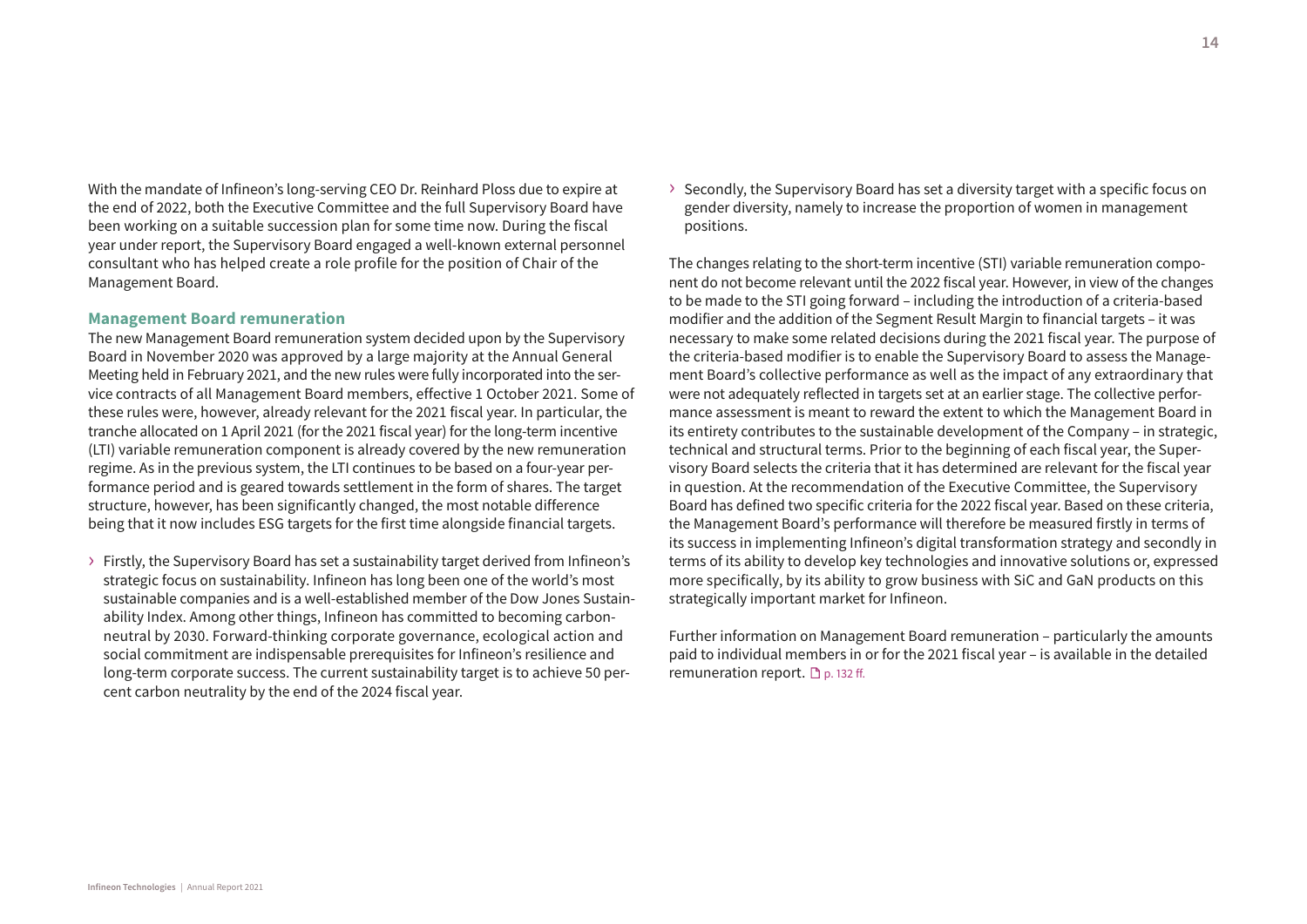#### **Litigation**

The Supervisory Board was regularly provided with in-depth information regarding major legal disputes during the 2021 fiscal year, which it then discussed at length with the Management Board. These included, in particular, the appeal brought by Infineon before European courts (which has meanwhile been resolved) regarding an antitrust fine imposed by the EU Commission in 2014 and the related follow-up proceedings, as well as the legal dispute with the insolvency administrator of Qimonda AG pertaining to alleged residual liability claims, which has been ongoing for years.

# **Supervisory Board topics**

# **Basic and ongoing training**

Supervisory Board members are responsible for undertaking any basic and ongoing training measures considered necessary to perform their duties and receive appropriate support from Infineon to do so. In-house information events are held to provide targeted training as the need arises. As part of the onboarding process for new Supervisory Board members, Infineon offers a series of workshops covering a broad range of topics, including the individual operating segments, the underlying elements of Infineon's corporate strategy, the target business model and investment planning as well as manufacturing strategy and life cycle management. In addition, Supervisory Board members are regularly provided with information on the regulatory environment relevant to their work as well as any other legal developments that may affect them.

## **Committee work**

The Supervisory Board's various committees are responsible for drawing up resolutions and preparing other major topics that need to be dealt with by the full Supervisory Board. Moreover, the Supervisory Board has delegated certain decision-making powers to its committees, to the extent permitted by German law. The chairpersons of each committee are required to report on committee meetings at the next relevant full Supervisory Board meeting.

## **Mediation Committee**

The Mediation Committee did not need to convene during the 2021 fiscal year.

#### **Nomination Committee**

The Nomination Committee did not convene during the 2021 fiscal year.

## **Executive Committee**

The Executive Committee faced a number of challenging tasks during the 2021 fiscal year and will continue to do so going forward. Over the twelve-month period under report, it was closely involved in implementing new requirements relating to Management Board and Supervisory Board remuneration as well as creating the new Management Board function responsible for digital transformation and appointing Ms. Hufenbecher to the post. In the course of the current fiscal year, the Supervisory Board will continue to deal with the topic of succession planning for the Management Board. In view of the workload involved, on 6 August 2021, the Supervisory Board resolved to temporarily enlarge the Executive Committee from four to six members until 30 September 2022 and therefore elected Ms. Engelfried and Ms. Suckale as new Committee members.

The Executive Committee held two ordinary and seven extraordinary meetings during the fiscal year under report.

At the ordinary meetings, the Executive Committee focused primarily on preparing the Supervisory Board's resolution to determine the level of variable remuneration to be paid to Management Board members. This included, firstly, determining the target achievement levels for the 2020 fiscal year and setting new target values for the 2021 fiscal year, and secondly – for the first time – determining the STI modifier criteria, confirming the ESG targets for limiting carbon emissions and increasing diversity relevant for the LTI, and confirming the composition of the TSR peer group.

In addition to remuneration matters, the main topic of the extraordinary meetings was the aforementioned succession planning for the Management Board.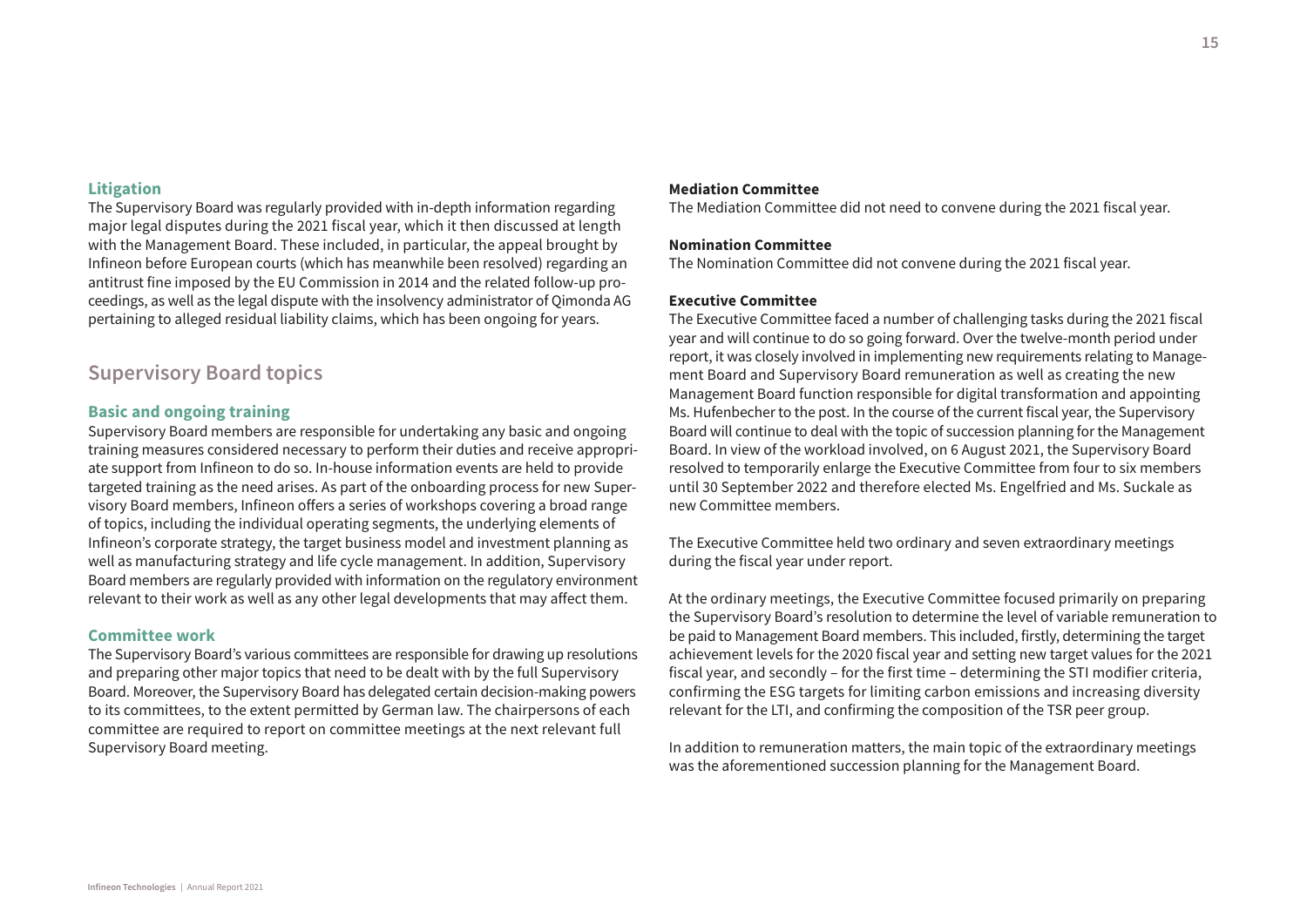#### **Investment, Finance and Audit Committee**

The Investment, Finance and Audit Committee convened for five ordinary meetings during the 2021 fiscal year.

Its activities centered on monitoring the financial reporting process, reviewing the half-year and quarterly financial statements, conducting the preliminary audit of the Separate Financial Statements, Consolidated Financial Statements and Combined Management Report for Infineon Technologies AG and the Infineon Group, and discussing the audit reports with the auditor. In addition, the Committee examined Infineon's financial and investment budget. It also received regular reports on the internal control, internal audit, risk management and compliance management systems and deliberated on their effectiveness. The Committee was also provided with continuous updates concerning significant legal disputes.

The Committee's recommendation to the full Supervisory Board to propose to shareholders at the Annual General Meeting that KPMG AG Wirtschaftsprüfungsgesellschaft, Munich, (KPMG) be elected as Company and Group auditor was based on a Declaration of Independence obtained from KPMG as well as an analysis of the non-audit services provided by KPMG. There were no indications of conflicts of interest, grounds for exclusion, or other lack of independence on the part of the auditor. The recommendation was also based on the Committee's confirmation that it is free from undue influence by third parties and that it has not been subject to any restriction regarding the selection of auditors within the meaning of section 16, paragraph 6 of the EU Statutory Audit Regulation. The Committee also considered the fee arrangements and issued contracts for the relevant audit engagements. Supplementary areas for audit emphasis were also defined.

The Act to Strengthen Financial Market Integrity (Finanzmarktintegritätsstärkungsgesetz –"FISG") – key parts of which came into force on 1 July 2021 – significantly restricts the permitted scope of non-audit services. Although these restrictions do

not apply to Infineon until the 2023 fiscal year, the Investment, Finance and Audit Committee has elected to comply with the new rules as of the 2022 fiscal year and accordingly resolved to reduce the scope of services that may be performed by the external auditor.

The representatives of the auditor attended all meetings of the Investment, Finance and Audit Committee and reported in detail on the audit procedures performed.

In light of the legal provisions governing the regular rotation of external auditors, the Investment, Finance and Audit Committee intensified its involvement with this topic and the corresponding requirements of the tender process.

The Committee also devoted time to considering the Group's Non-Financial Report and, in this context, took a close look at other sustainability issues, including the EU taxonomy.

One special topic that the Investment, Finance and Audit Committee dealt with during the 2021 fiscal year was the private placement of notes with a volume of US\$1.3 billion at very attractive conditions. The considerable over-subscription of the transaction was once again clear evidence of the confidence of capital markets in Infineon's economic prospects, underlining the Group's ability to access all relevant sources of funding. The placement has also improved the maturity profile of Infineon's debt and successfully rounds off the various capital market transactions undertaken during the past two years in conjunction with the refinancing of the acquisition of Cypress.

The high opinion in which Infineon is held by investors and analysts alike was also evident on the occasion of Capital Markets Day. This event took place most recently in 2018 and was again a great success when held in a virtual format at the beginning of October.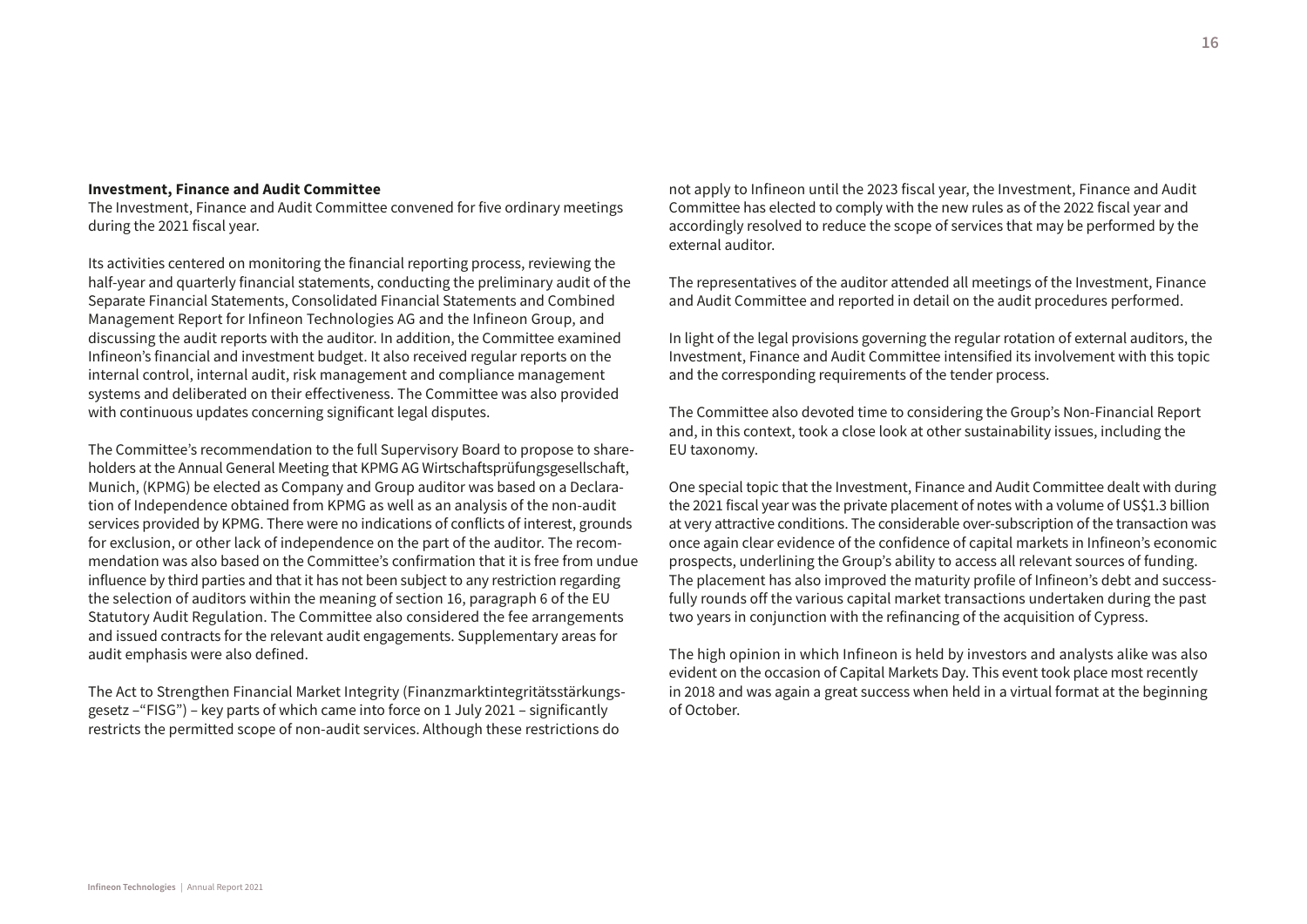#### **Strategy and Technology Committee**

The Supervisory Board's Strategy and Technology Committee convened three times during the fiscal year under report. The topics covered included detailed reports it received from the Management Board regarding the current market situation, competitors, the headway being made in terms of synergies and the progress of integration following the acquisition of Cypress, as well as the annual strategy and technology plan. Other topics of focus included new technologies such as SiC and GaN, the longterm development of key markets, developments relating to software applications, and preparations for the Supervisory Board's Strategy Day. A new framework for future M&A activities was also discussed.

# **Supervisory Board remuneration**

The changes to Supervisory Board remuneration, which were approved by a large majority at the Annual General Meeting held in February 2021, took effect at the beginning of the 2022 fiscal year, i.e., on 1 October 2021.

# **Corporate Governance**

# **Declaration of Compliance 2021**

In the Declaration of Compliance dated November 2021, the Management Board and the Supervisory Board jointly declared that all the recommendations of the German Corporate Governance Code (DCGK) contained in the version dated 16 December 2019 have been complied with and will continue to be complied with in the future.

The actual wording of the Declaration of Compliance 2021, as well as all previous Declarations of Compliance, are available on Infineon's website. [www.infineon.com/declaration-of-compliance](http://www.infineon.com/declaration-of-compliance)

# **Self-assessment by the Supervisory Board**

The Supervisory Board regularly assesses how effectively it, as a corporate body, and its related committees perform their duties. An internal self-assessment was performed in summer 2021, based primarily on a questionnaire, the results of which were discussed by the Supervisory Board. The next assessment is scheduled for 2022 and will be supported by an external consultant – as was the case most recently in 2017.

# **Examination of potential conflicts of interest**

The members of the Management Board and the Supervisory Board are required to disclose any conflicts of interest to the Supervisory Board without delay. No situations occurred during the 2021 fiscal year involving conflicts of interest.

Prior to members of the Management Board assuming sideline activities, particularly supervisory board mandates outside the Company, the DCGK requires that permission be granted by the Supervisory Board. No conflicts of interest were discernible in any of the sideline activities performed. In fact, they were all in the best interest of Infineon.

Further information on the topic of corporate governance is available in the Statement on Corporate Governance, which also includes the Corporate Governance Report. [www.infineon.com/declaration-on-corporate-governance](http://www.infineon.com/declaration-on-corporate-governance)

# **Rules of procedure for the Supervisory Board and the Management Board**

All rules of procedure are available on the Infineon website.

[www.infineon.com/cms/en/about-infineon/investor/corporate-governance/articles-of-association/](http://www.infineon.com/cms/en/about-infineon/investor/corporate-governance/articles-of-association/)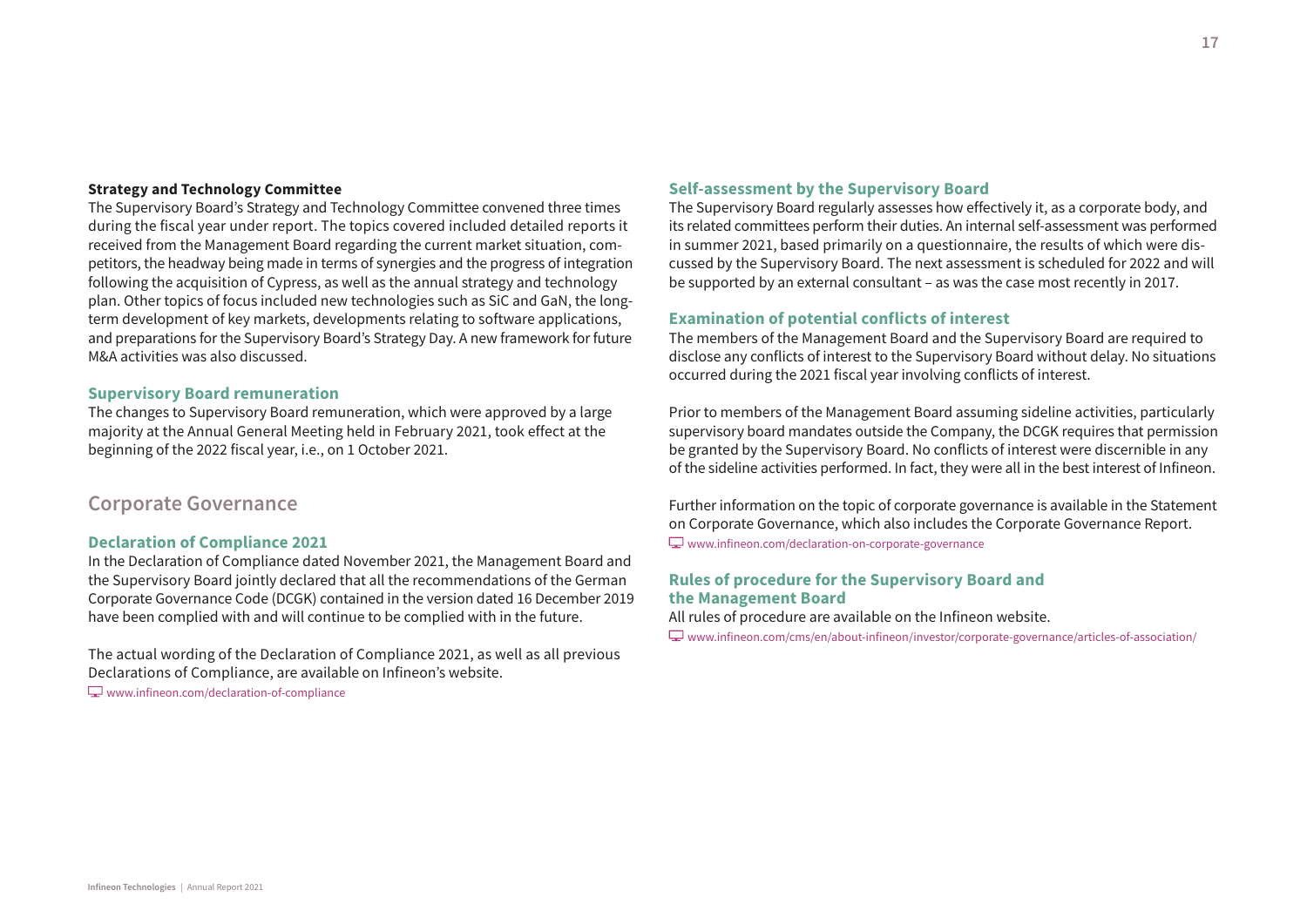## **Related party transactions**

Publicly listed companies such as Infineon require the approval of the Supervisory Board or one of its committees before entering into certain transactions with related parties. In order to identify related party transactions that require approval and to treat them in compliance with the law, Infineon has implemented a procedure based on guidelines that apply across the Group. The Supervisory Board has delegated responsibility in this area to the Investment, Finance and Audit Committee, particularly for resolutions requiring approval. As in the previous fiscal year, there were no related party transactions requiring approval during the twelve-month period under report.

# **Act to Strengthen Financial Market Integrity (FISG)**

The Act to Strengthen Financial Market Integrity (Finanzmarktintegritätsstärkungsgesetz – "FISG"), which for the most part came into force at the beginning of July 2021, has resulted in various regulatory changes, including some affecting the corporate governance of companies. Most of the new requirements now enacted in legislation had already been standard practice at Infineon for some time. For this reason, action was only needed in a few areas.

Section 109, paragraph 1, sentence 3 of the German Stock Corporation Act (Aktiengesetz) now stipulates that the Management Board is generally not permitted to attend meetings of the Supervisory Board and its committees in the event that the auditor is called upon to attend these meetings as an expert, unless the Supervisory Board or the committee concerned deems the Management Board's attendance to be necessary. The Supervisory Board is of the opinion that the attendance of the Management Board and its involvement in any discussions with the auditor is beneficial for all parties concerned, including the Supervisory Board and its committees in the performance of their (audit-related) activities, not least with regard to the specialized expertise of the Chief Financial Officer. The Supervisory Board therefore considers it necessary for the Management Board to continue attending such meetings in the future and until further notice, in particular the meetings of the Investment, Finance and Audit Committee as well as the meeting of the full Supervisory Board at which

the financial statements are deliberated upon. If a Supervisory Board or committee member wishes to discuss a particular matter with the auditor at a specific meeting without the Management Board being present, the Chairman of the Supervisory Board or relevant committee is required to take this request into account by dealing with the relevant agenda item either in full or temporarily without the presence of the Management Board.

In addition, the agendas of all Supervisory Board and committee meetings at which the auditor is either involved or (partially) present will in future include a discussion between the Supervisory Board and the auditor without the presence of the Management Board as a standard agenda item.

# **Separate and Consolidated Financial Statements**

KPMG audited the Separate Financial Statements of Infineon Technologies AG and the Consolidated Financial Statements as of 30 September 2021, as well as the Combined Management Report for Infineon Technologies AG and the Infineon Group, and issued unqualified audit opinions thereon.

The Half-Year Financial Report was also reviewed by KPMG. No issues were identified that might indicate that the condensed Interim Group Financial Statements and Interim Group Management Report were not prepared in accordance with the applicable provisions in all material respects.

KPMG has audited the Separate Financial Statements of Infineon Technologies AG and the Consolidated Financial Statements of the Group and reviewed the Interim Financial Statements of the Group since the 1999 fiscal year (short fiscal year from 1 April 1999 to 30 September 1999). Mr. Pritzer, the auditor responsible for the engagement, signed the auditors' report for the first time for the 2017 fiscal year (1 October 2016 to 30 September 2017), and Mr. Schmitt, as co-signatory, for the first time for the 2021 fiscal year (1 October 2020 to 30 September 2021).